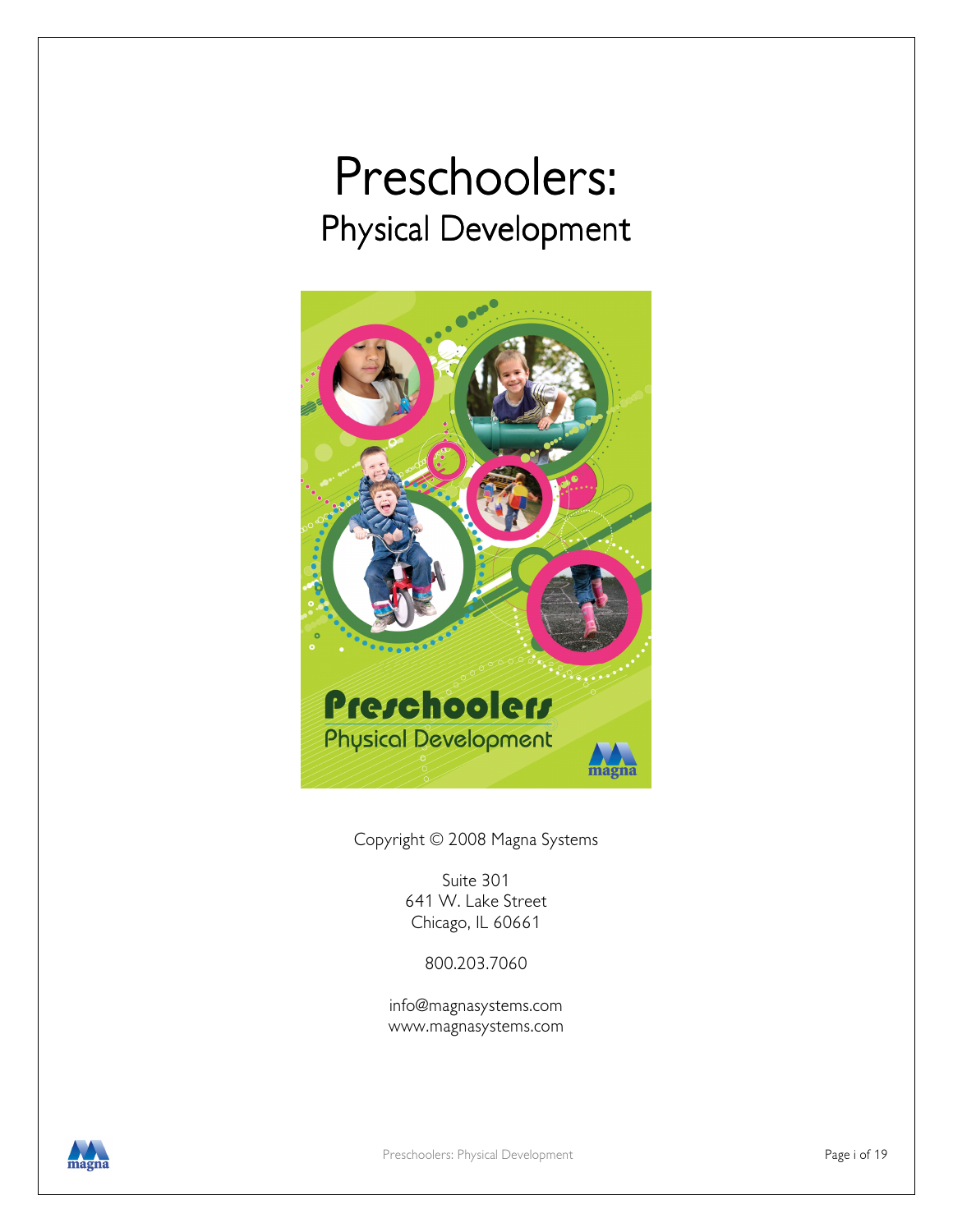# Preschoolers: Physical Development

#### Legal Niceties

The Video

Copyright ©2008 Magna Systems.

This video program is protected under U.S. copyright law. No part of this video may be reproduced or transmitted by any means, electronic or mechanical, without the written permission of the Publisher, except where permitted by law.

This Teaching Guide

Copyright © 2008 Magna Systems.

This teaching guide is copyrighted according to the terms of the Creative Commons non-commercial license (http://creativecommons.org/licenses/by-nc/2.5/). It may be reproduced, in its part or its entirety, for classroom use. No part of this guide may be reproduced for sale by any party.

#### You are free:

- to copy, distribute, display, and perform the work.
- to make derivative works.

#### Under the following conditions:

- Attribution. You must attribute the work to Learning Seed.
- Noncommercial. You may not use this work for commercial purposes.
- For any reuse or distribution, you must make clear to others the license terms of this work.
- Any of these conditions can be waived if you get permission from the copyright holder.

#### **Credits**

Executive Producer: Kathleen O. Ryan Compilation: Kathleen O. Ryan Writer: Kathleen O. Ryan Copy Editor: Jennifer Smith Producer: Kathleen O. Ryan Director: Michael Poglitsch Editor: Michael Poglitsch Narrator: Darbi Worley Consultant: Dr. Thomas Knestrict

The Video This Teaching Guide

#### Magna Systems Catalog and ISBN Numbers

#### Closed Captioning **Closed Captioning Closed Captioning Closed Captioning Magna Systems**

This program is closed-captioned. This program is closed-captioned.

#### Our Guarantee

DVD MG-2006-08-DVD ISBN 1-55740-505-0 Please contact us with any questions or concerns at:

641 W. Lake Street Chicago, IL 60661

800.203.7060

info@magnasystems.com www.magnasystems.com

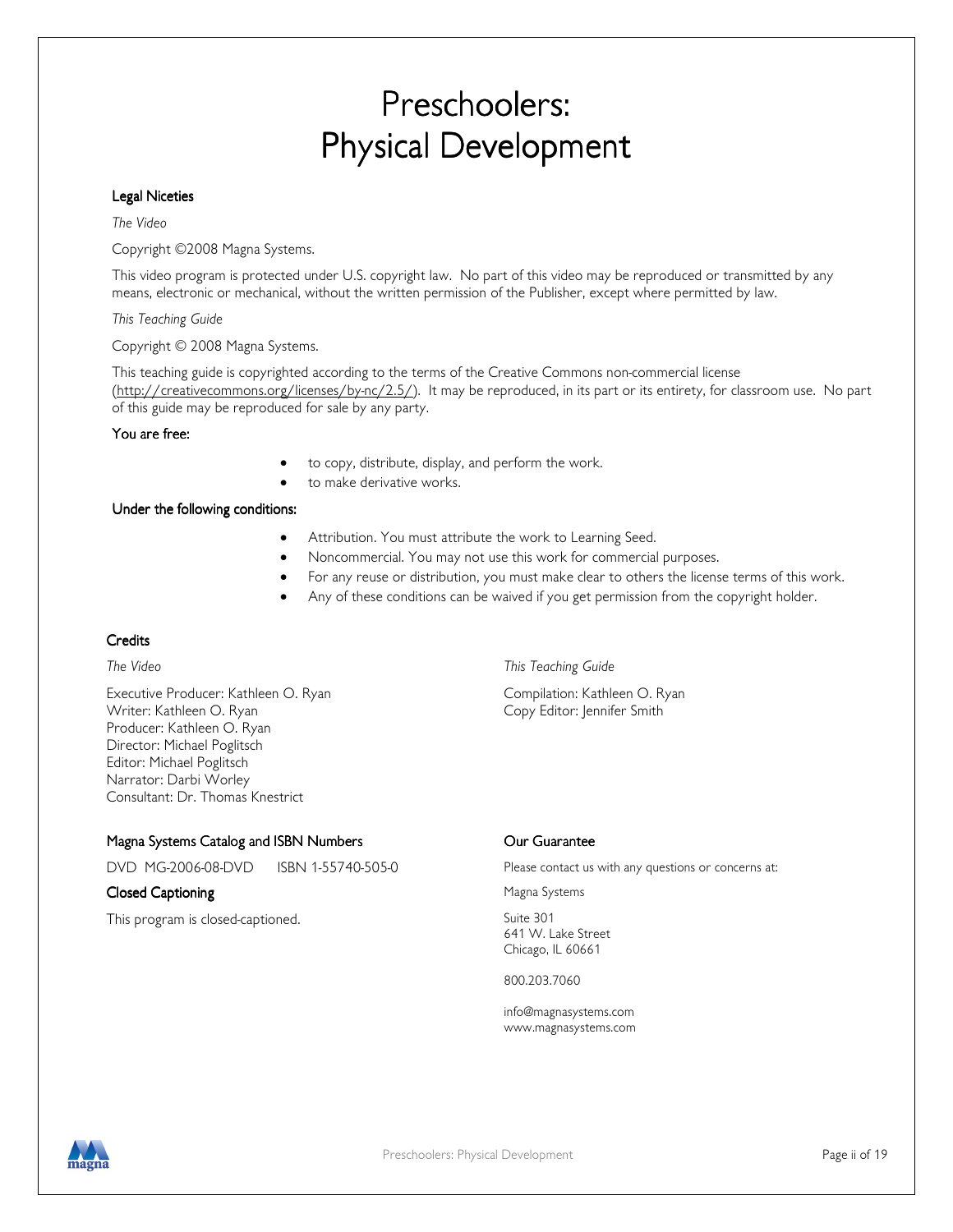# Preschoolers: Preschoolers: Physical Development

### Using This Guide/Using This Video

- Before watching this video, have viewers recount memories of their preschool years. Have them talk about their favorite playground games and hands-on activities.
- Use questions and activities for class discussion, small group activity, home work, or assessment.

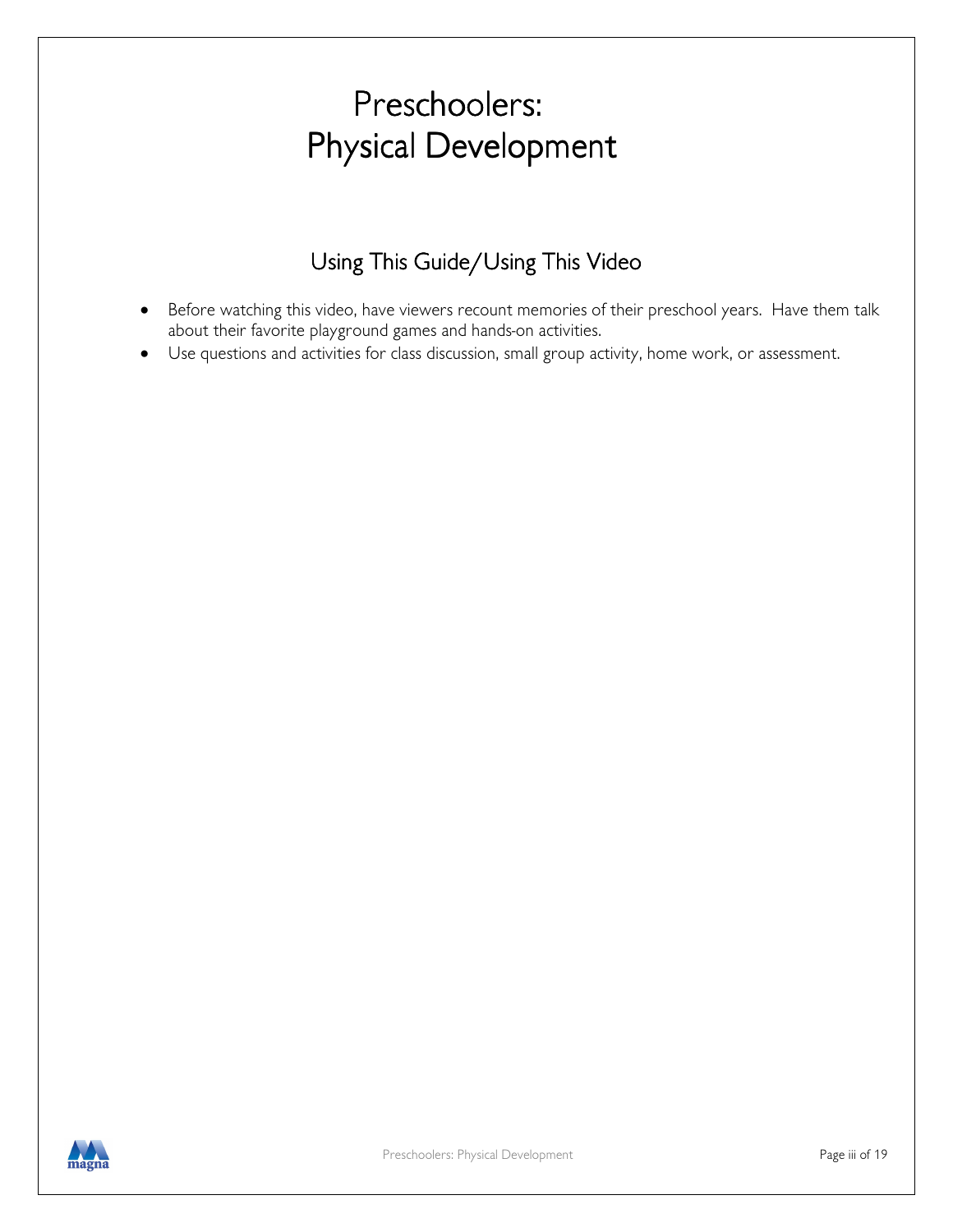# Preschoolers: **Physical Development**

# Table of Contents

| Nutrition<br>Sleep<br>Review |  |
|------------------------------|--|
|                              |  |
|                              |  |
|                              |  |
|                              |  |
|                              |  |
|                              |  |
|                              |  |
|                              |  |
|                              |  |
|                              |  |
|                              |  |
|                              |  |
|                              |  |
|                              |  |

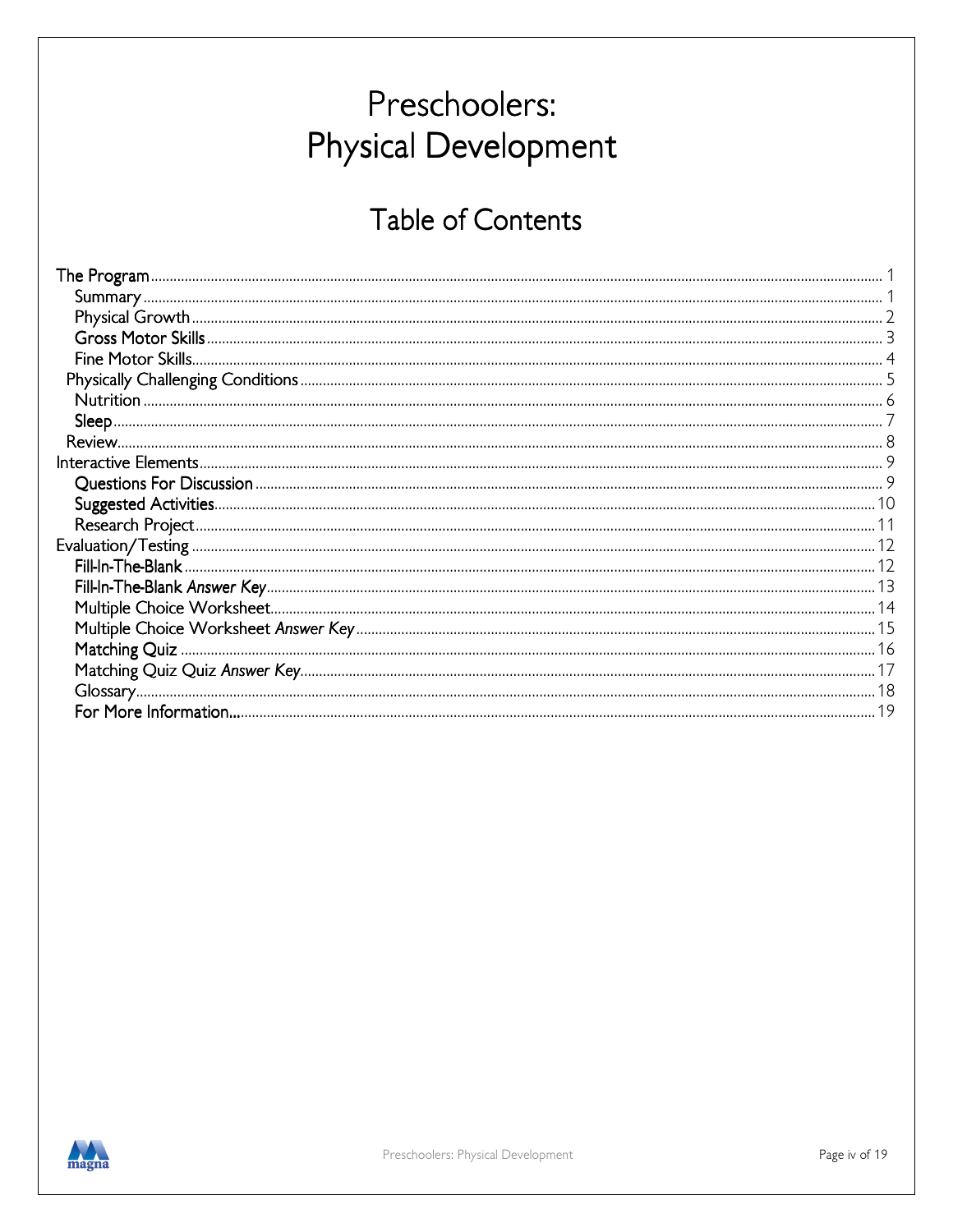# <u>The Program</u> Summary

From the ages of three to five, preschoolers reach many developmental milestones with seemingly endless energy and increasing physical coordination. As a toddler becomes a preschooler, her lower center of gravity improves her ability to balance and to try many new physical activities. Good nutrition and the proper amount of sleep are crucial to a preschooler's development.

This program shows them engaged in activities that exemplify the extraordinary physical advancements that children make at this age. Teachers and caregivers also share their firsthand observations of how this development takes place.

#### Key points:

- Preschoolers are children between the ages of three and five.
- Their physical development includes the acquisition of gross and fine motor skills.
- Vicktor Lowenfeld studied children's artwork and developed a framework of stages that their drawings go through as they mature.
- Preschoolers reach many developmental milestones during these years.
- Good nutrition and the proper amount of sleep are crucial to a preschooler's development.
- Though preschoolers will grow and develop no matter what, there are things that caregivers can do to foster this development.
- Some children have physically challenging conditions like Down syndrome, cerebral palsy, and visual and hearing impairments that can affect their acquisition of gross and fine motor skills.
- Teachers in an inclusive environment can make modifications to the physical classroom, materials, and activities in order to better serve children with special needs.

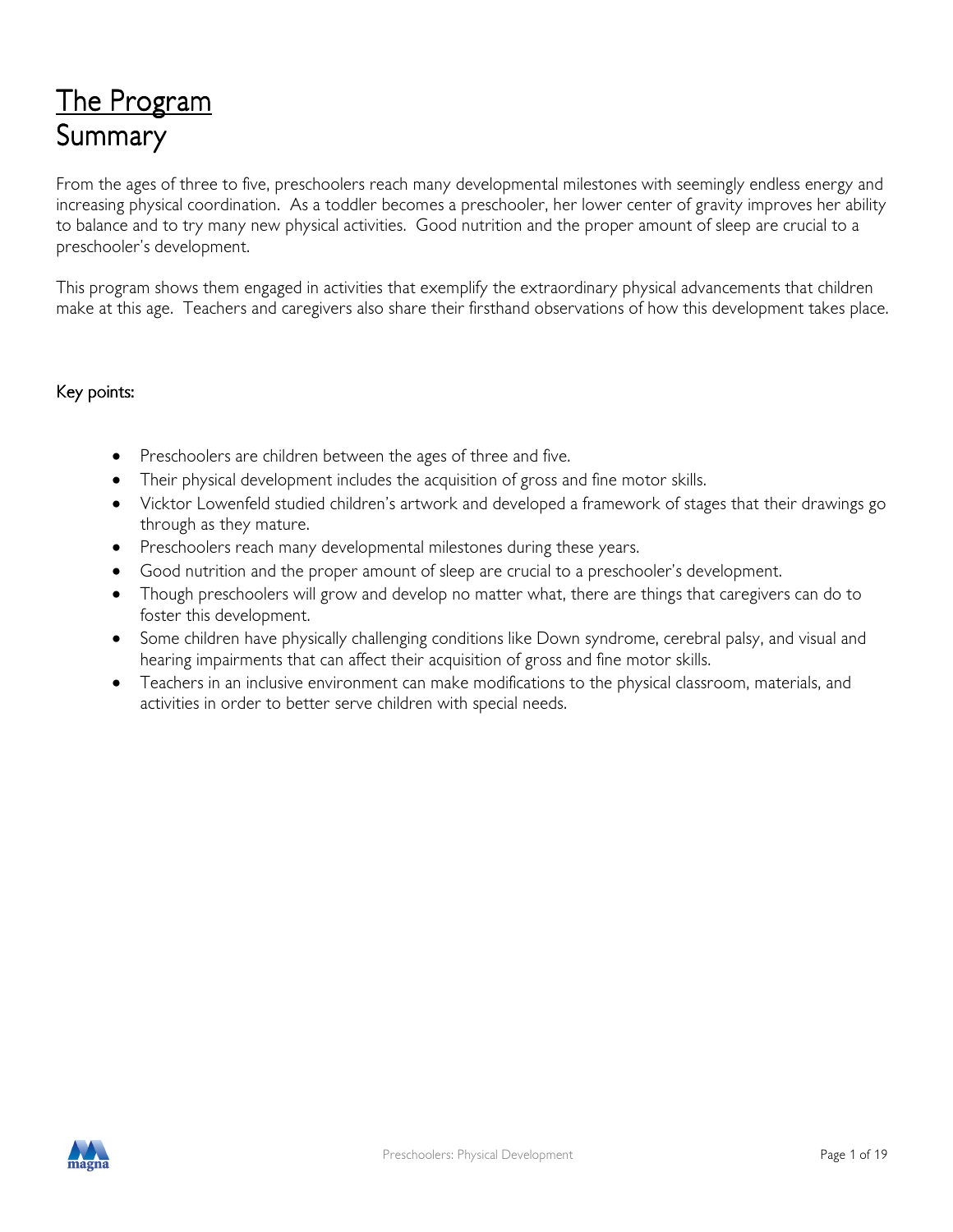# Physical Growth

The growth pattern of preschoolers leads them away from the unsteady gait of toddler hood. The torso grows longer and the stomach muscles strengthen. During the preschool years, their center of gravity shifts down closer to the belly button which allows them to become more surefooted and perform actions that were impossible in infancy.

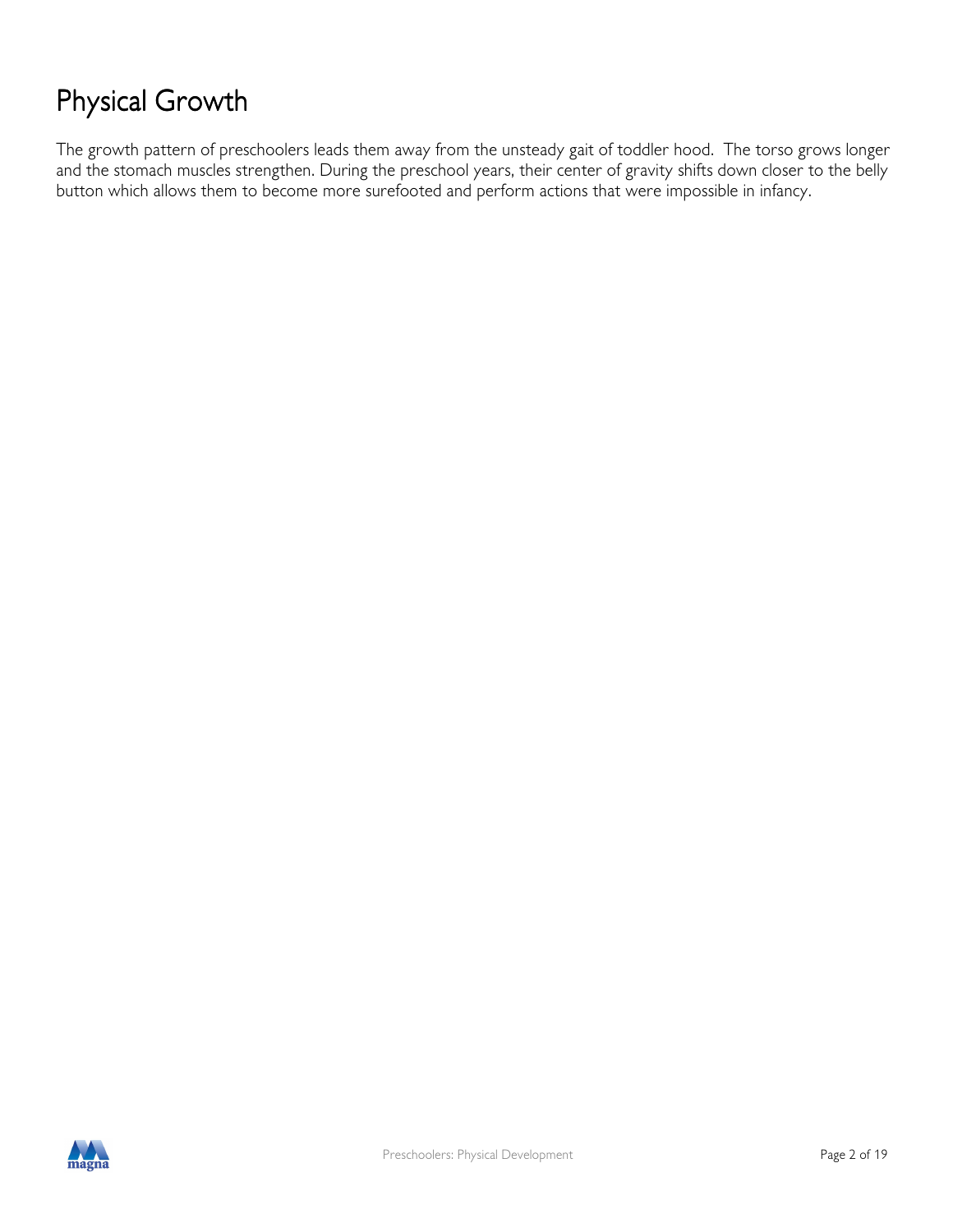## Gross Motor Skills

Gross motor abilities are skills like running, jumping, climbing, and throwing. These skills require the use of large muscle groups in the arms and legs, as well as strength and stamina.

Rope ladders, jungle gyms, and rock climbing walls are commonplace in playgrounds and are a popular way for children to climb and work those large muscle groups. Their center of gravity comes into play as children try to walk along curbs and balance beams and even when they spin themselves dizzy and try to walk.

Teachers and caregivers can assist gross motor development by giving children lots of opportunities to run, climb, balance, throw, and catch - all which use those large muscle groups.

By the end of preschool, most children can: stop, start and change directions while running, walk up and down stairs with alternating feet, balance while walking on a beam, hop on one foot ten or more times in a row, and use a swing independently.

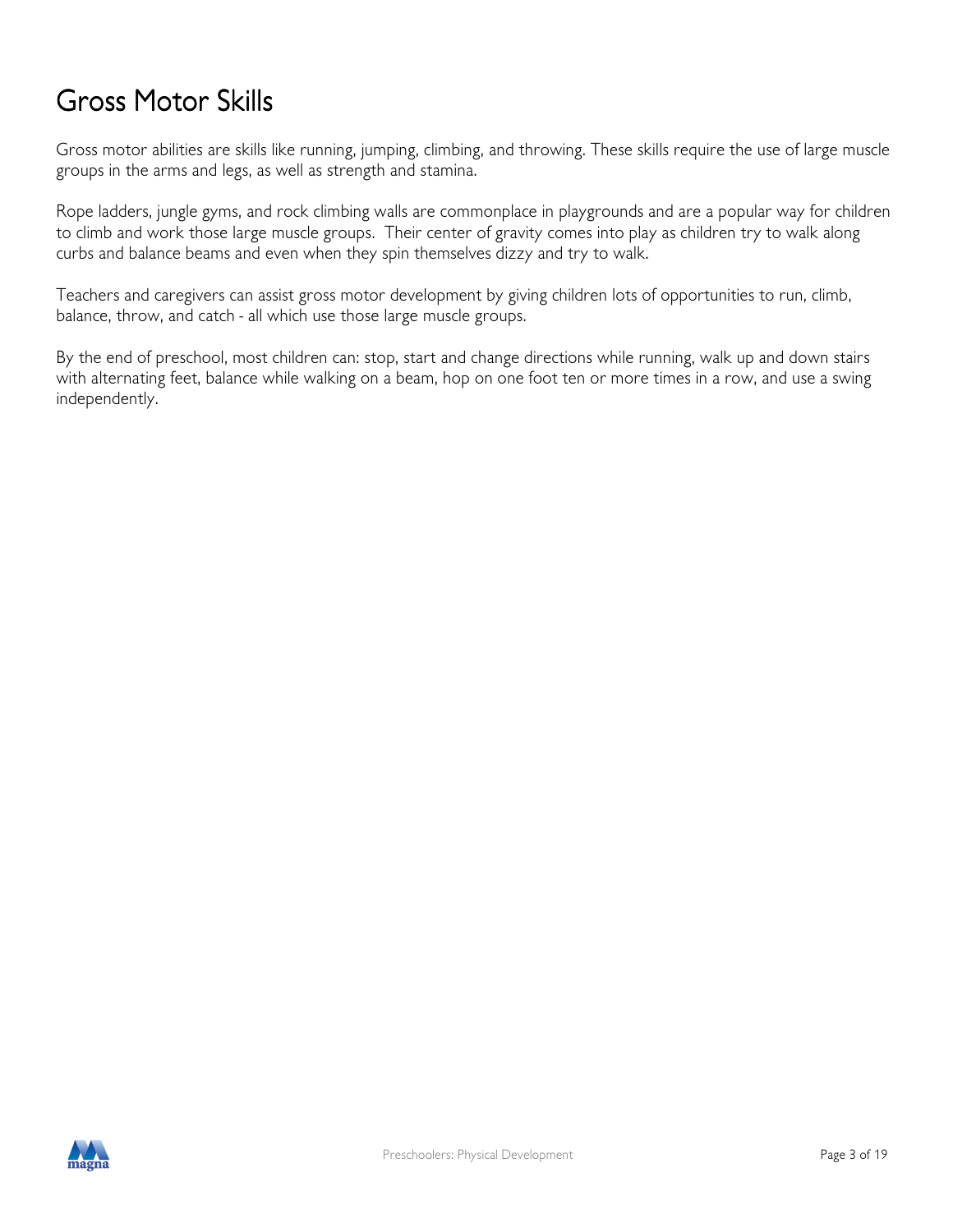## Fine Motor Skills

Fine motor skills require the ability to coordinate small muscle groups in the arms, hands, and fingers for tasks like drawing, zipping, snipping, tying, and molding with clay.

Parents, teachers, and caregivers can assist fine motor development by providing children with a variety of materials that allow them to use the small muscle groups of their hands and fingers.

The most common form of fine motor play involves drawing and other forms of artistic expression. An educator named Viktor Lowenfeld studied children's artwork and developed a framework of stages that their drawings go through as they mature. These stages are: Scribbling, Pre-schematic, Schematic, and Drawing Realism.

By the end of preschool, most children can hold a pencil using the thumb and fingers, write some letters, draw pictures, cut with scissors, string beads, dress themselves independently using clothes with large buttons and zippers, and feed themselves with a fork and spoon. These skills allow a preschooler to do self-help tasks. Suddenly, they can dress and feed themselves with little assistance. The small muscle groups in their hands will strengthen and they will demonstrate rapid gains in fine motor skills which are the foundation of learning how to write.

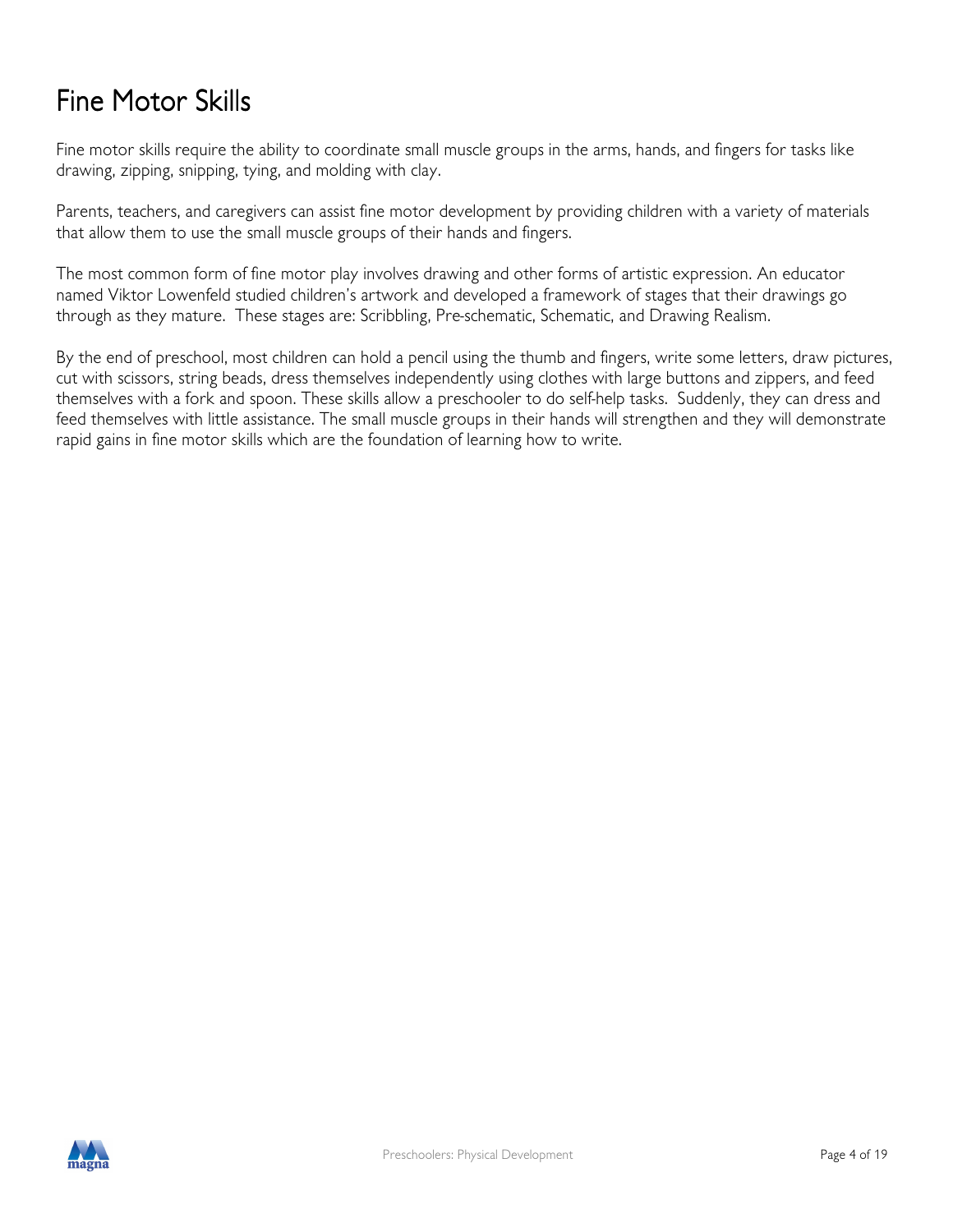# Physically Challenging Conditions

Some children have physically challenging conditions that can affect their acquisition of gross and fine motor skills. These conditions include Down syndrome, cerebral palsy, and visual and hearing impairments.

Many preschools use inclusive education, which is a practice that welcomes children with special needs into the classroom to learn alongside children without such conditions to help serve their physical, cognitive, and social needs. Teachers in an inclusive environment can make modifications to the physical classroom, materials, and activities in order to better serve children with special needs. Regardless of the physical challenge of the student, the goal of inclusive education is for educators to support the children's full participation in activities alongside their typically developing peers.

Children with Down syndrome may have low muscle tone which can affect balance and gross motor skill acquisition. Fine motor skills can also be a challenge because they tend to have shorter than normal fingers and underdeveloped bones in their wrists.

Preschoolers with cerebral palsy can experience a wide range of gross and fine motor challenges that range from slight to severe. Some children may have limited fine motor function, and some may need assistance to remain upright while in a seated position.

Some children have visual impairments like blindness and severely limited vision, as well as hearing impairments like deafness and severely limited auditory perception which can impair or cause delays in motor development.

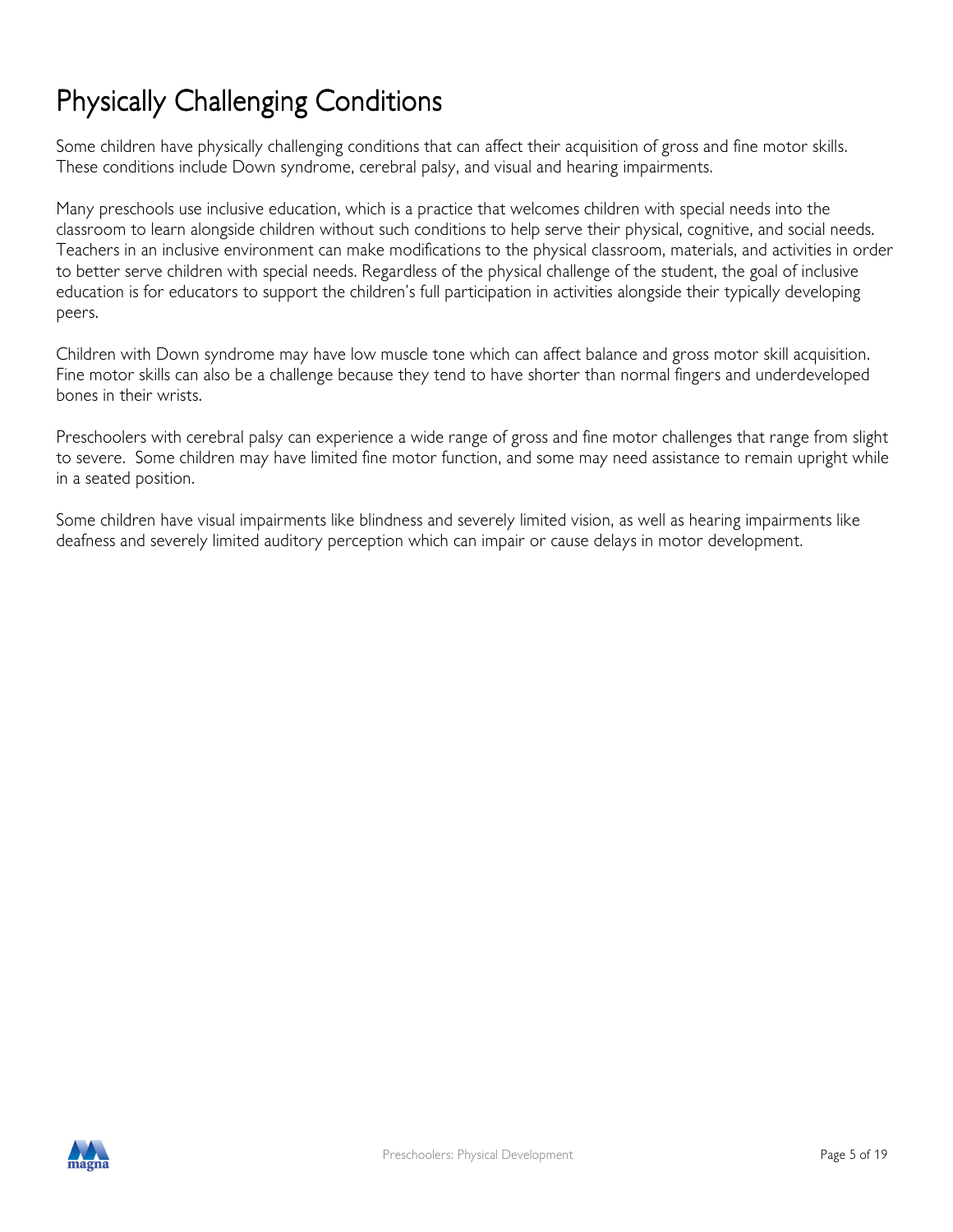## Nutrition

Good nutrition is crucial to a preschooler's physical development. Though there are governmental guidelines in place, all preschoolers are not receiving the balanced diet that they need. According to the U.S. Department of Agriculture, barely one-fourth of toddlers and preschoolers eat a balanced diet. In the United States, approximately 17 percent of children live at or near poverty. Poverty dramatically affects nutrition which, in turn, affects physical as well as cognitive development.

The USDA created a special version of the food pyramid to help teach preschoolers what to eat so that they can grow and be healthy. Even with this guide in place, the predominance of fast food and convenience food items cuts down on the amount of healthy foods offered to many preschoolers. Healthy diets hinge on choosing a wide variety of foods of all types: grains, vegetables, fruits, meat, and dairy products.

Parents and caregivers can improve the diets of preschoolers by providing a variety of healthy foods for meals and snacks, using the USDA food guide pyramid for young children, and setting a good example by eating a healthy diet.

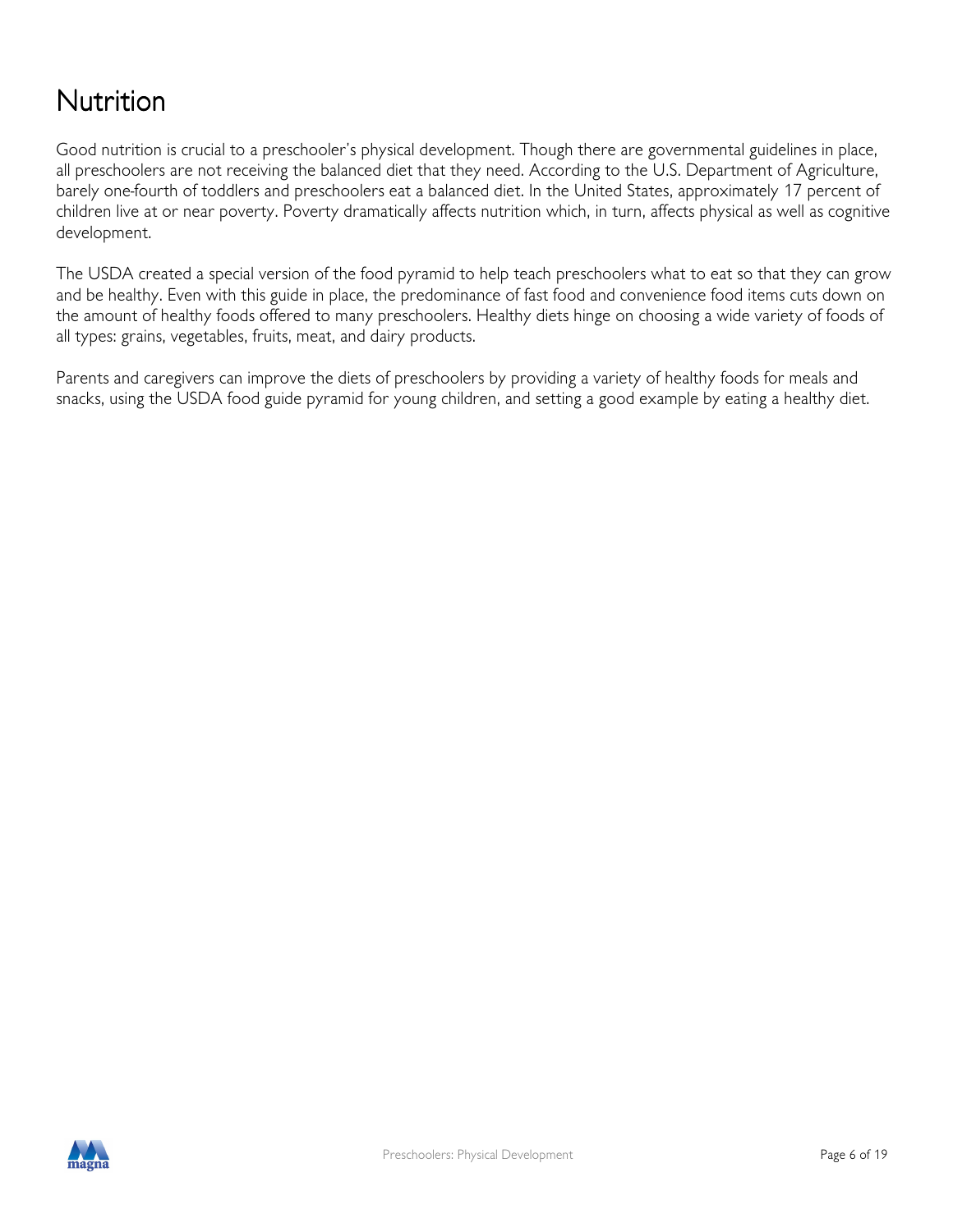# Sleep

Getting enough sleep is important to a preschooler's development. The National Sleep Foundation recommends that 3-5 year-olds get 10-12 hours of sleep each day. While a child sleeps, important biological processes occur that directly impact physical and cognitive development. During the Non-Rapid Eye movement state, hormones are released for growth and development, blood supply to the muscles increases, and energy is restored. During the Rapid Eye Movement state, the brain becomes active, and dreams occur.

Sleep related issues pop up during the preschool years that can be a challenge to overcome. As their imaginations grow, preschoolers commonly experience nighttime fears and nightmares. Sleepwalking and night terrors also peak during the preschool years. A child that doesn't get enough sleep can be irritable and even aggressive. According to some research, the less sleep they get, the more likely children are to perform poorly in school.

Parents and caregivers can improve a preschooler's sleep by maintaining a consistent sleep schedule, keeping a child's environment quiet and free of distractions, especially TV, and having a calming bedtime routine.

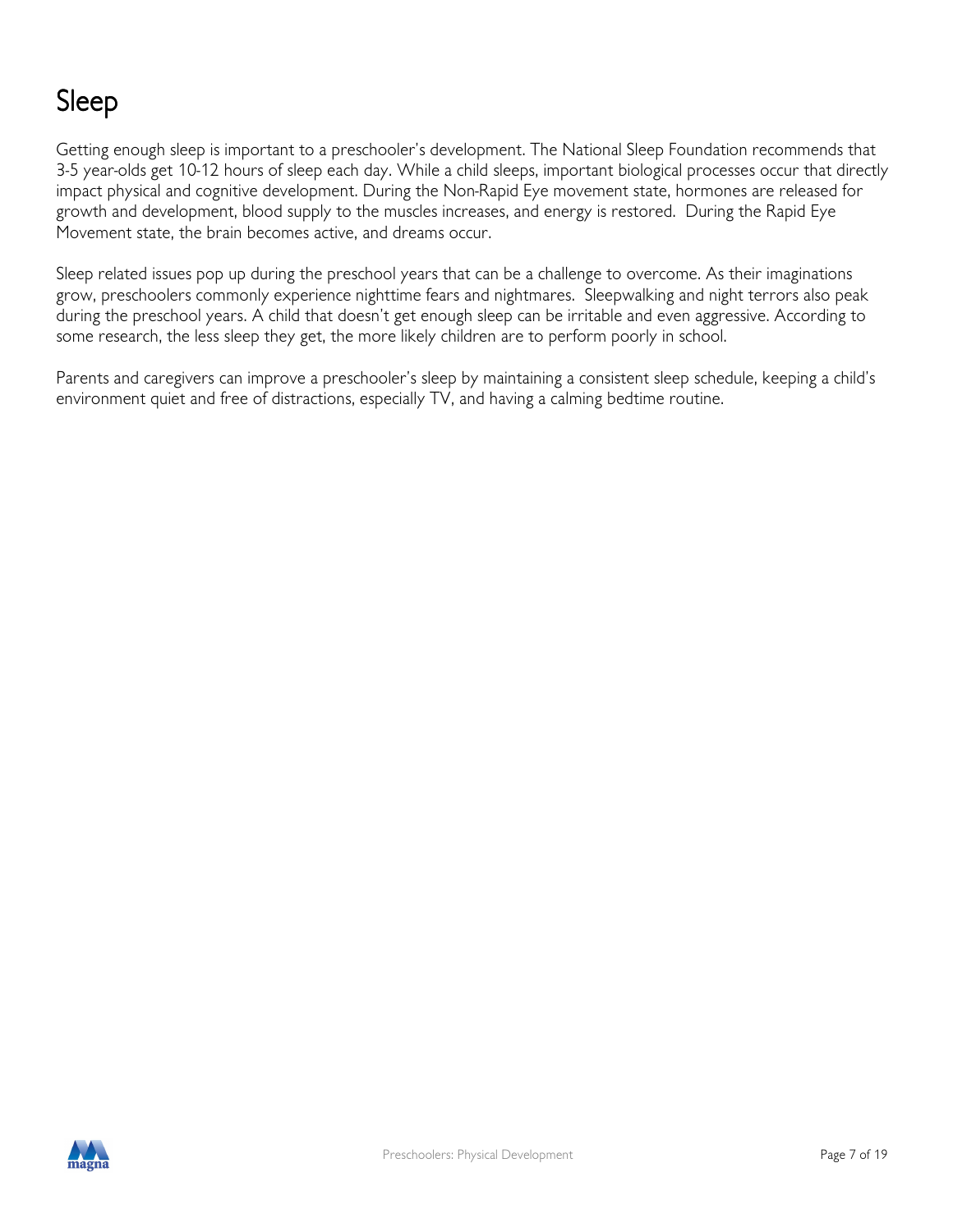### Review

- A preschooler's center of gravity improves her ability to balance and engage in physical activities.
- They develop large motor skills like running, throwing, and climbing that use the large muscle groups in the arms and legs.
- Preschoolers practice fine motor skills like drawing, zipping, and molding with clay that use the small muscles of the hands.
- Teachers and caregivers can foster physical development through the use of various teaching materials and activities.
- Inclusive education is used to help children with physical challenges to learn and develop in a classroom setting.
- Good nutrition and the proper amount of sleep can help in a preschooler's overall physical development.

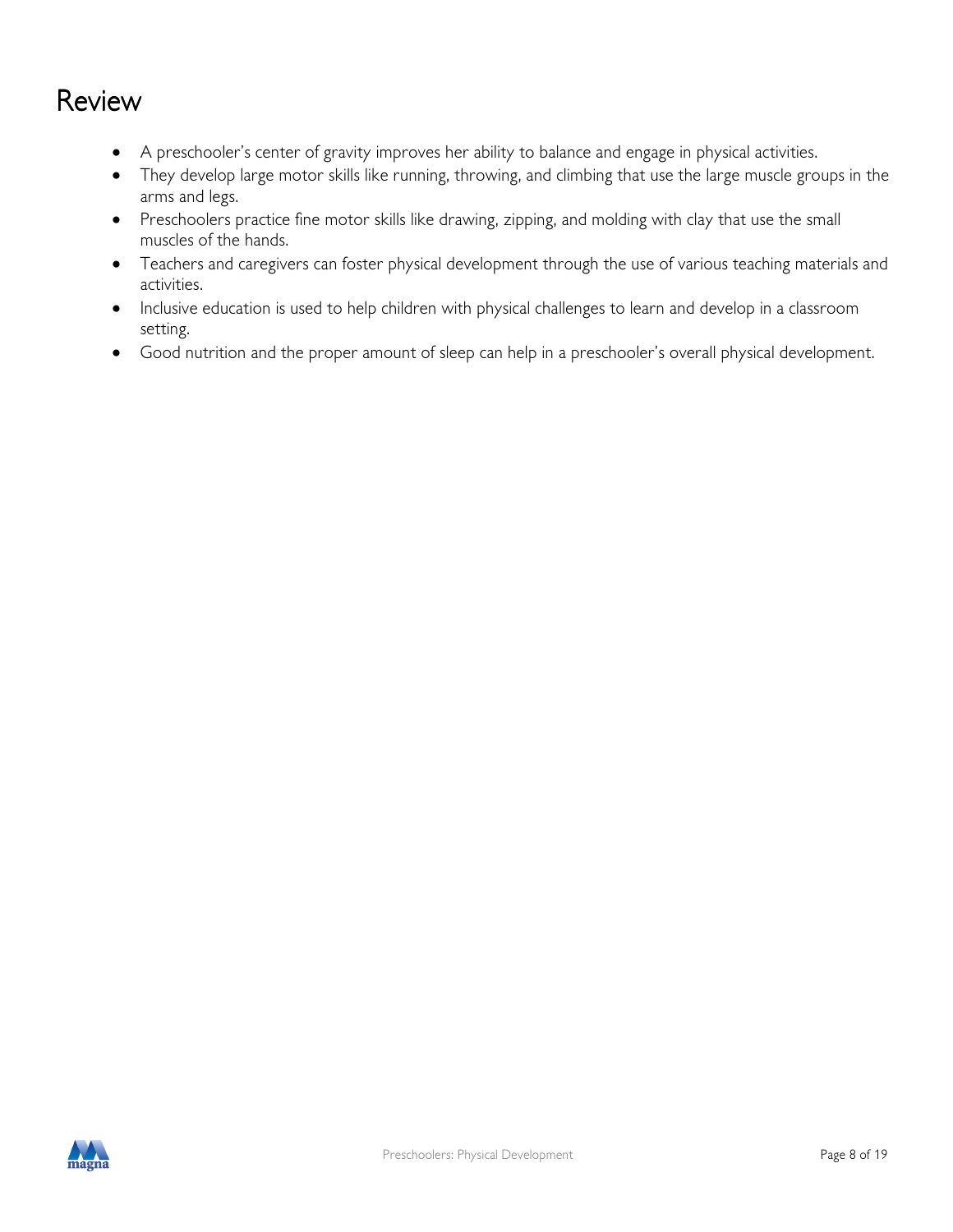# Interactive Elements Questions For Discussion

1. Why is it important for preschoolers to have daily opportunities to exercise their large muscles?

Preschool aged children need daily opportunities to exercise their large muscle groups. Running, jumping, throwing, and catching, may seem like basic play, but aside from strengthening muscles, gross motor skills learned at a young age may be the foundation for a person's attitude toward physical activity later in life.

2. Why is it important for preschoolers to have daily opportunities to exercise their small muscles?

Throughout the preschool years, children should be given opportunities to improve finger dexterity and tool use. The small muscle groups in their hands will strengthen and they will demonstrate rapid gains in fine motor skills which are the foundation of learning how to write and do self help tasks independently.

3. How does the USDA food guide pyramid for young children attempt to portray nutritional information in a way that appeals to preschoolers?

Access the pyramid at http://teamnutrition.usda.gov/Resources/mpk\_poster.pdf. Discuss. Touch on how the artwork used on the poster would appeal to children, the foods featured, and how the children are shown doing physical activities.

4. How would an inclusive classroom differ from one that did not make accommodations for children with special needs? Consider the physical layout of the room as well as the materials in it.

Students should touch on the following accommodations: Equipment that aids in maintaining posture, materials that are accessible to all students, larger sized materials that are easier to see, grasp, and use. The use of new and unusual materials, enriched sensory environment, and graded challenges in play materials would be implemented. Teachers can arrange the physical layout of the classroom to encourage participation by all students, encourage parallel play and even collaborative play with their typically developing peers.

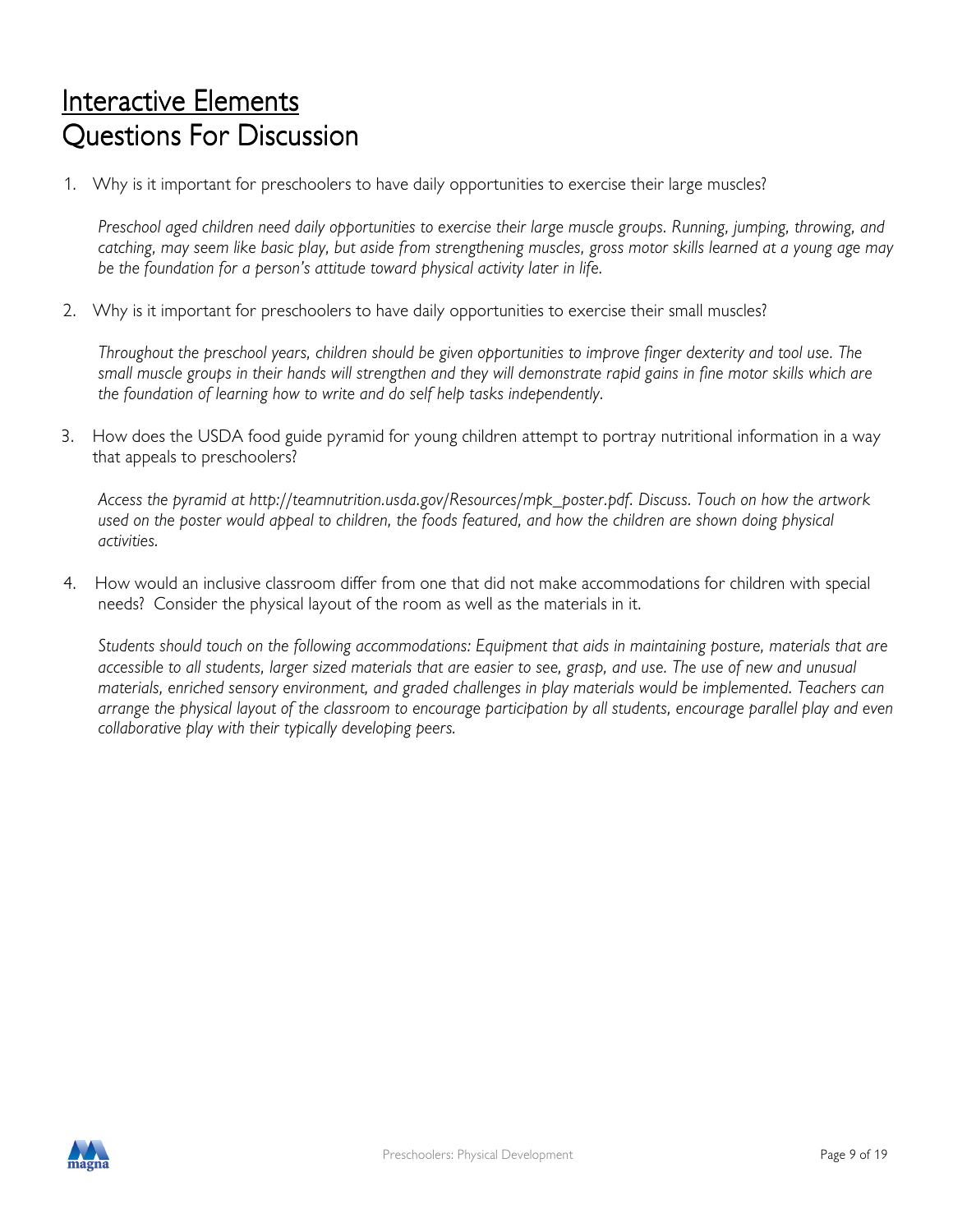# Suggested Activities

- 1. Give students an opportunity to observe some preschoolers in a group setting (classroom or childcare center). Arrange your timing at the facility so that you can observe gross motor play in the gym or playground as well as fine motor activities at learning centers or during an art project. Have them bring notebooks in which to record some of the activities and behaviors they remember from the program.
- 2. Put students in the role of preschool teacher. Ask small groups to create a lesson plan that could be used in a four-year-old preschool classroom and would foster physical development.

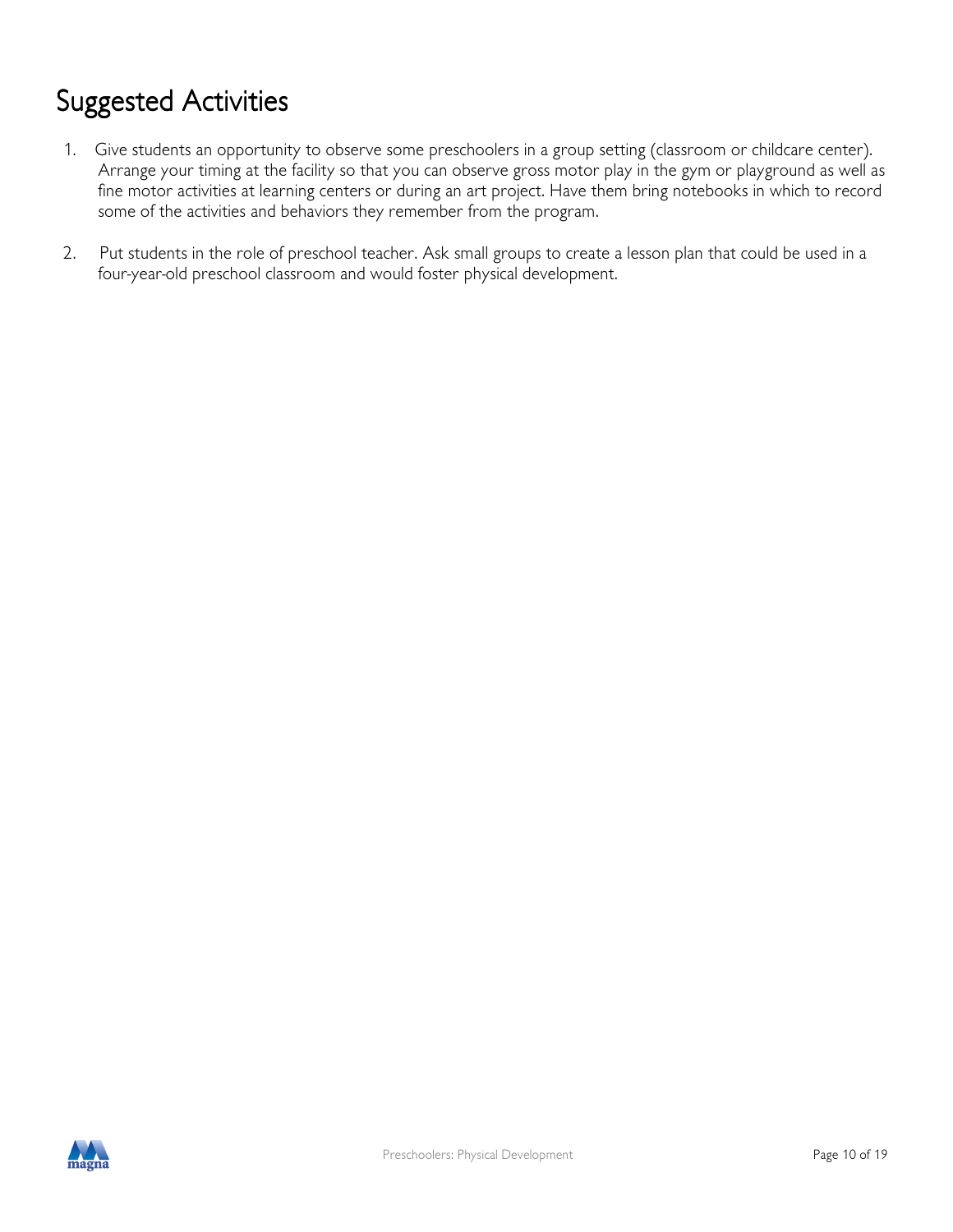# Research Project

Research the findings of Vicktor Lowenfeld regarding the development of artistic expression in preschool aged children. Visit http://students.uww.edu/scottmj15/artstages/ to view more examples of children's artwork and examine how they progress through various stages of development.

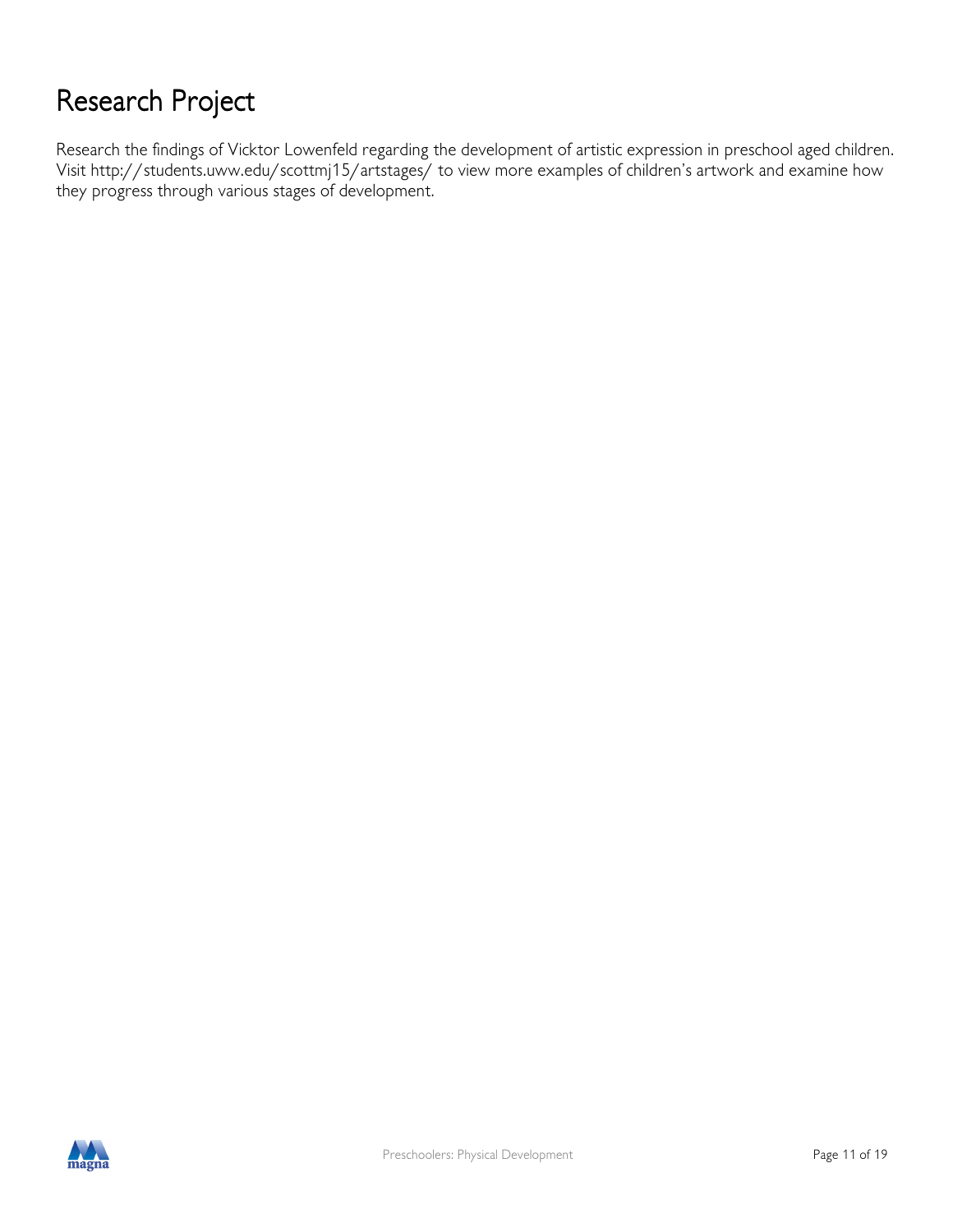### Evaluation/Testing Fill-In-The-Blank

Fill in the blanks with the correct words from the bank at the bottom of the page.

| A child's development includes physical changes that help with coordination and balance. Their                             |  |
|----------------------------------------------------------------------------------------------------------------------------|--|
| lowers, which makes them steadier on their feet. This allows them to use                                                   |  |
| rope ladders, jungle gyms, and rock climbing walls which are popular ways for children to improve                          |  |
| ____________________________________skills. It is common for young children to engage in activities like puzzle making and |  |
| block stacking that promote ____________________________development. Drawing is another great way to develop               |  |
| small muscles. An educator named Viktor Lowenfeld studied children's artwork and developed a                               |  |
|                                                                                                                            |  |
| stage, which is characterized by large zigzagging lines and nondescript shapes. This is thanking thanking the s            |  |
|                                                                                                                            |  |
|                                                                                                                            |  |
| practice, where they draw the same thing over and over. Then they move on to the                                           |  |
| _________________________________stage in which objects are drawn attached to the ground, and over time, come              |  |
| into closer proportion with the real world. Finally they reach the drawing _______________________________ stage,          |  |
| characterized by details, proportion and depth perception. Good nutrition is crucial to a preschooler's development. In    |  |
| the United States, approximately 17 percent of children live at or near poverty which can affect nutrition. Caregivers     |  |
| can use the food guide pyramid to help ensure that children are eating right. Sleep is also important because during       |  |
| _________ eye movement, hormones are released for growth and development, and during                                       |  |
| eye movement, the brain becomes active and dreams occur.                                                                   |  |

#### Word Bank:

| gross motor   | Non-rapid         | fine motor | rapid      |
|---------------|-------------------|------------|------------|
| realism       | schematic         | scribbling | repetitive |
| pre-schematic | center of gravity | poverty    | framework  |

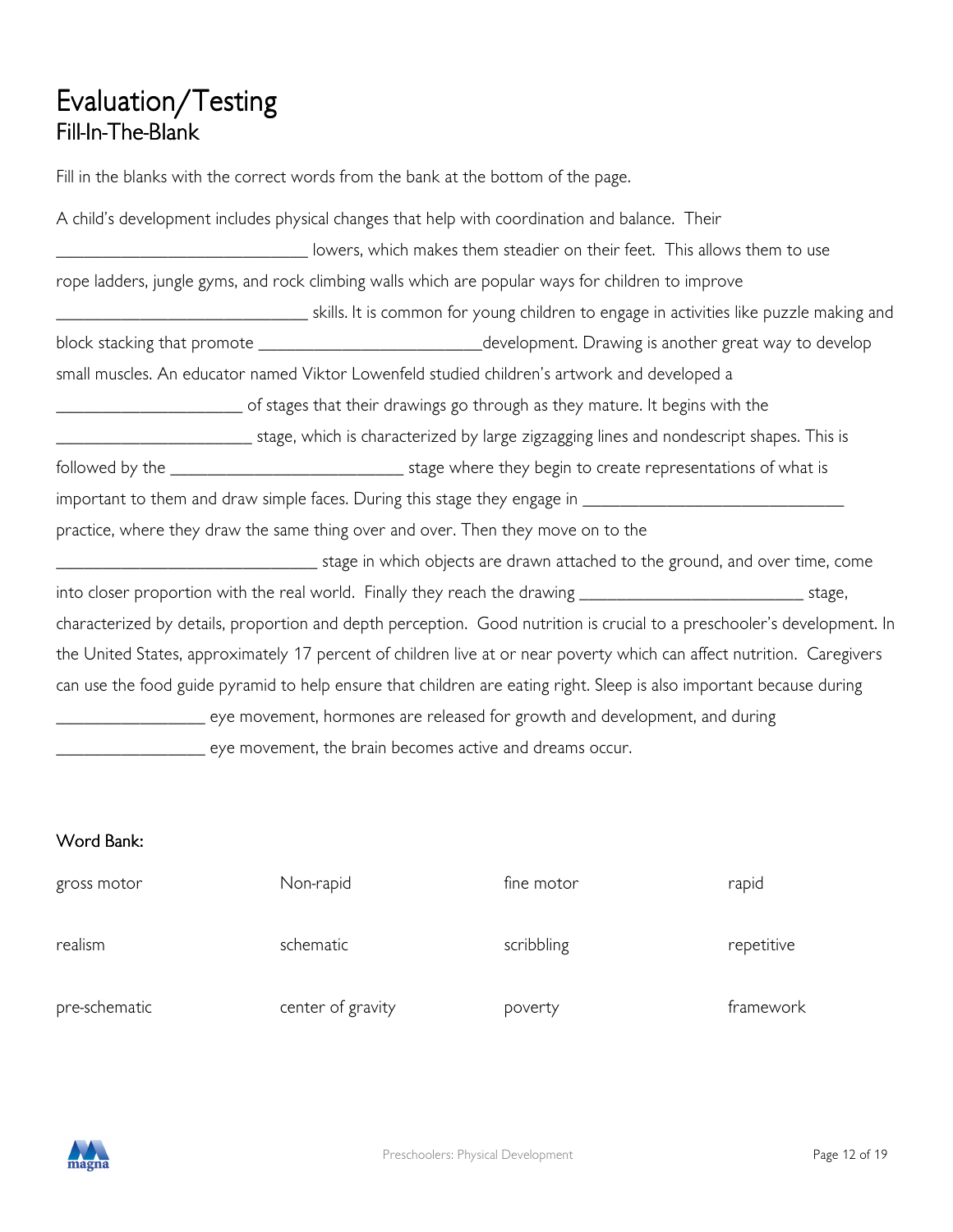### Fill-In-The-Blank Answer Key

Fill in the blanks with the correct words from the bank at the bottom of the page.

A child's development includes physical changes that help with coordination and balance. Their center of gravity lowers, which makes them steadier on their feet. This allows them to use rope ladders, jungle gyms, and rock climbing walls which are popular ways for children to improve **gross motor** skills. It is common for young children to engage in activities like puzzle making and block stacking that promote fine motor development. Drawing is another great way to develop small muscles. An educator named Viktor Lowenfeld studied children's artwork and developed a framework of stages that their drawings go through as they mature. It begins with the **scribbling** stage, which is characterized by large zigzagging lines and nondescript shapes. This is followed by the **pres-schematic** stage where they begin to create representations of what is important to them and draw simple faces. During this stage they engage in repetitive practice, where they draw the same thing over and over. Then they move on to the **schematic** stage in which objects are drawn attached to the ground, and over time, come into closer proportion with the real world. Finally they reach the drawing **realism** stage, characterized by details, proportion and depth perception. Good nutrition is crucial to a preschooler's development. In the United States, approximately 17 percent of children live at or near poverty, which can affect nutrition. Caregivers can use the food guide pyramid to help ensure that children are eating right. Sleep is also important because during non-rapid eye movement, energy is restored, and during rapid eye movement, the brain becomes active.

#### Word Bank:

| gross motor   | Non-rapid         | fine motor | rapid      |
|---------------|-------------------|------------|------------|
| realism       | schematic         | scribbling | repetitive |
| pre-schematic | center of gravity | poverty    | framework  |

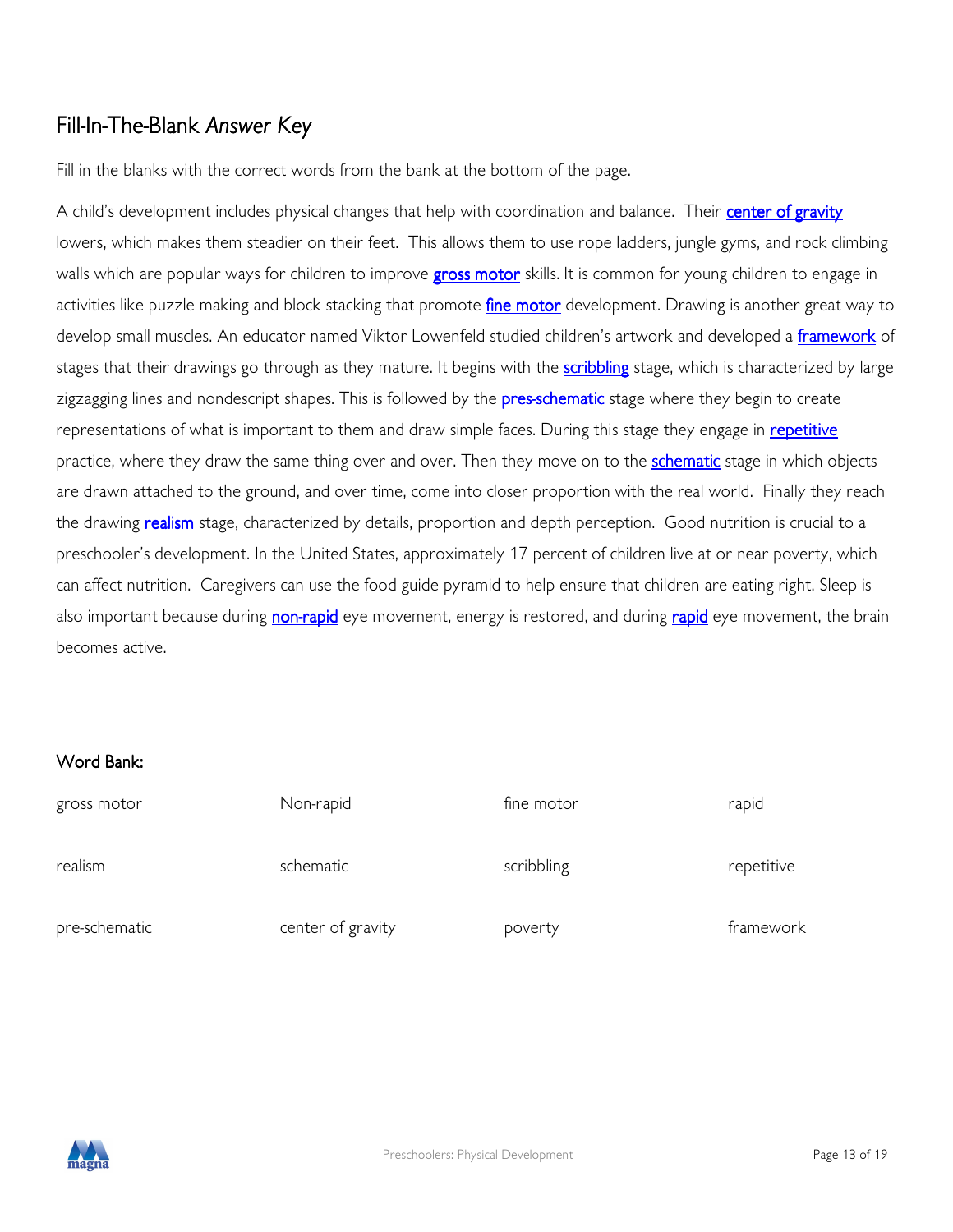### Preschoolers: Physical Development Multiple Choice Worksheet

Circle the best available answer for each of the following:

- 1) An activity that involves fine motor skills is:
	- a) stringing beads
	- b) balancing on a beam
	- c) jumping rope
	- d) reading

2) The percentage of American preschoolers that regularly eat a balanced diet is:

- a) 10%
- b) 25%
- c) 50%
- d) 75%

3) An activity that involves gross motor skills is:

- a) running
- b) reading
- c) remembering
- d) writing

4) Fine motor skills can NOT be practiced with:

- a) tweezers
- b) scissors
- c) monkey bars
- d) clay

 5) The food guide pyramid for young children does NOT include:

- a) recipes
- b) pictures of food
- c) drawings of children
- d) varieties of food

6) Three to Five year-olds usually move from the scribbling stage to the:

- a) pre-schematic stage
- b) schematic stage
- c) repetitive stage
- d) drawing realism stage

7) A poor idea to help a preschooler get enough sleep is:

- a) a quiet room
- b) a consistent schedule
- c) a T.V. as a night light
- d) a calming routine

8) The National Sleep Foundation recommends that 3- 5 year-olds get:

- a) 12-15 hours of sleep each day
- b) 10-12 hours of sleep each day
- c) 9 -11 hours of sleep each day
- d) 6 8 hours of sleep each day

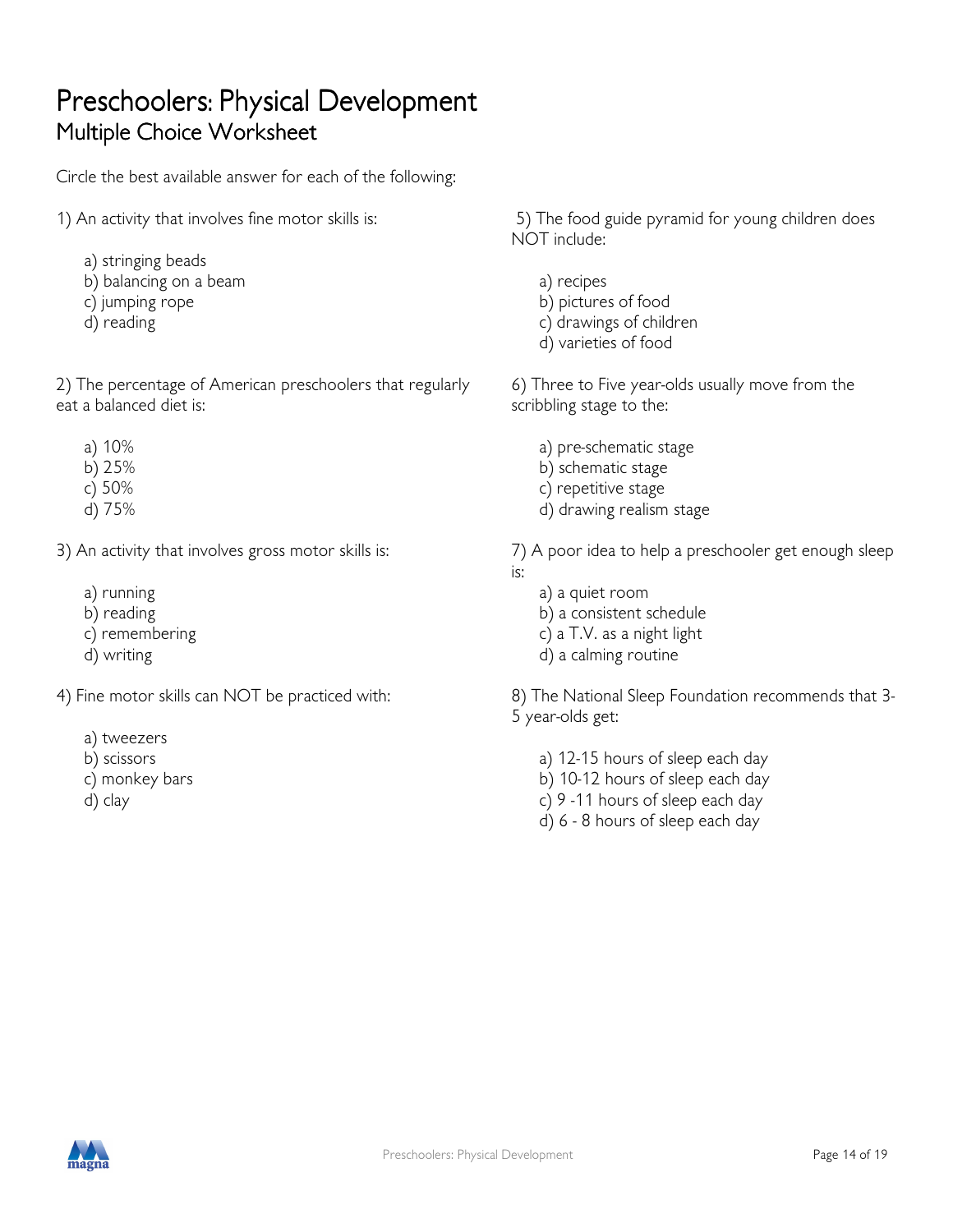### Preschoolers: Physical Development Multiple Choice Worksheet Answer Key

Circle the best available answer for each of the following:

- 1) An activity that involves fine motor skills is:
	- a) stringing beads

b) balancing on a beam

- c) jumping rope
- d) reading

2) The percentage of American preschoolers that regularly eat a balanced diet is:

- a) 10%
- b)  $25%$
- c) 50%
- d) 75%

3) An activity that involves gross motor skills is:

#### a) running

- b) reading
- c) remembering
- d) writing

4) Fine motor skills can NOT be practiced with:

- a) tweezers
- b) scissors
- c) monkey bars
- d) clay

5) The food guide pyramid for young children does NOT include:

#### a) recipes

- b) pictures of food
- c) drawings of children
- d) varieties of food

6) Three to Five year-olds usually move from the scribbling stage to the:

#### a) pre-schematic stage

- b) schematic stage
- c) repetitive stage
- d) drawing realism stage

7) A poor idea to help a preschooler get enough sleep is:

- a) a quiet room
- b) a consistent schedule
- $c)$  a T.V. as a night light
- d) a calming routine

8) The National Sleep Foundation recommends that 3-5 year-olds get:

a) 12-15 hours of sleep each day

b) 10-12 hours of sleep each day

- c) 9 -11 hours of sleep each day
- d) 6 8 hours of sleep each day

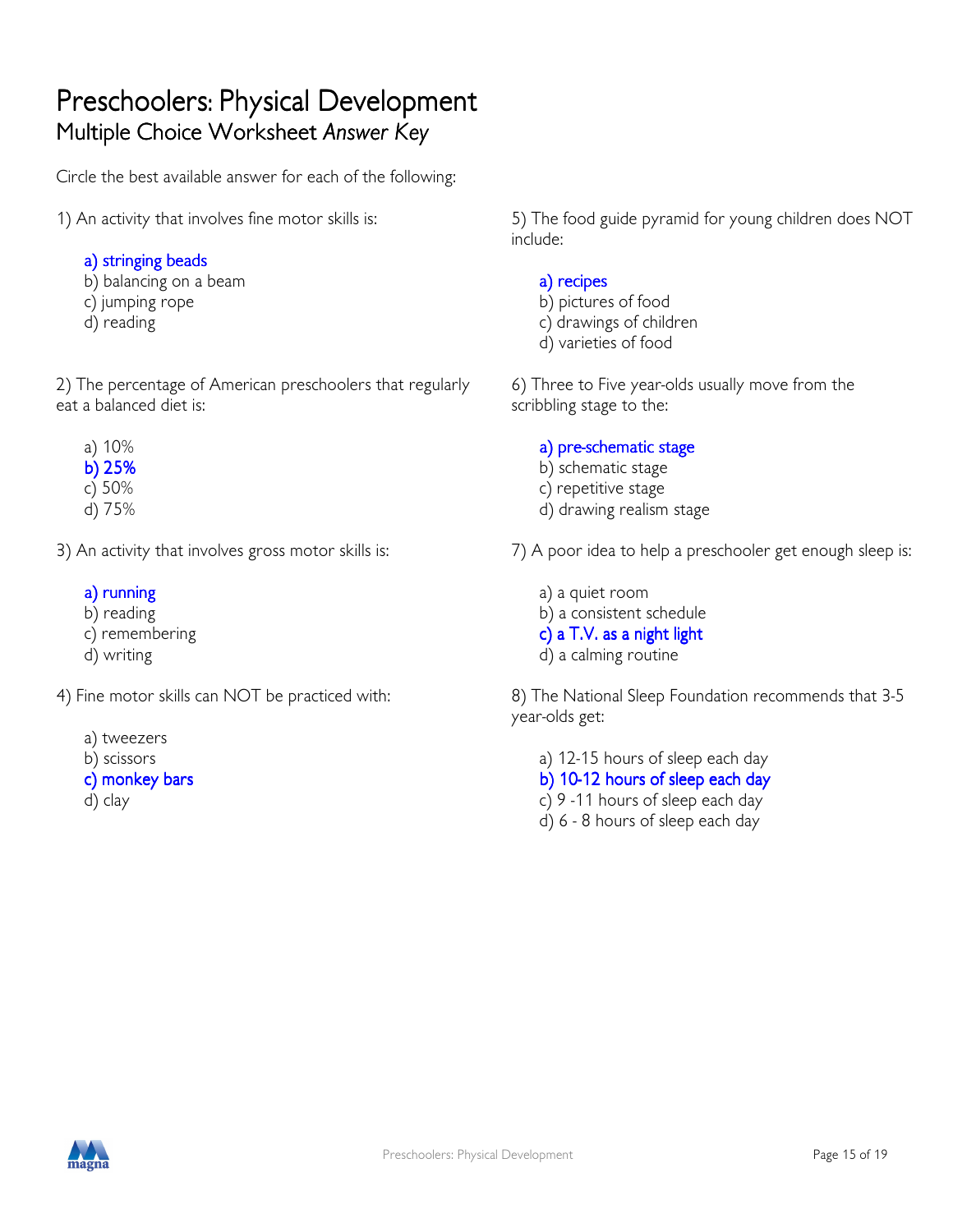### Preschoolers: Physical Development Matching Quiz

Match the words in the first column to the best available answer in the second column.

| State of sleep in which hormones for growth and development are released                                                          | 1) inclusive                 |
|-----------------------------------------------------------------------------------------------------------------------------------|------------------------------|
| Created a Food Guide pyramid for preschool-aged children                                                                          | 2) gross motor               |
| State of sleep in which dreams occur                                                                                              | 3) fine motor                |
| Skills that involve the large muscle groups                                                                                       | 4) milestones                |
| Developed a framework to classify children's art                                                                                  | 5) non-rapid<br>eye movement |
| Environment where children with special needs are welcomed into the<br>classroom to learn alongside typically developing children | 6) Vickor<br>Lowenfeld       |
| Tasks that most children can do by a certain age                                                                                  | 7) rapid eye<br>movement     |
| Skills that involve the small muscle groups                                                                                       | 8) USDA                      |

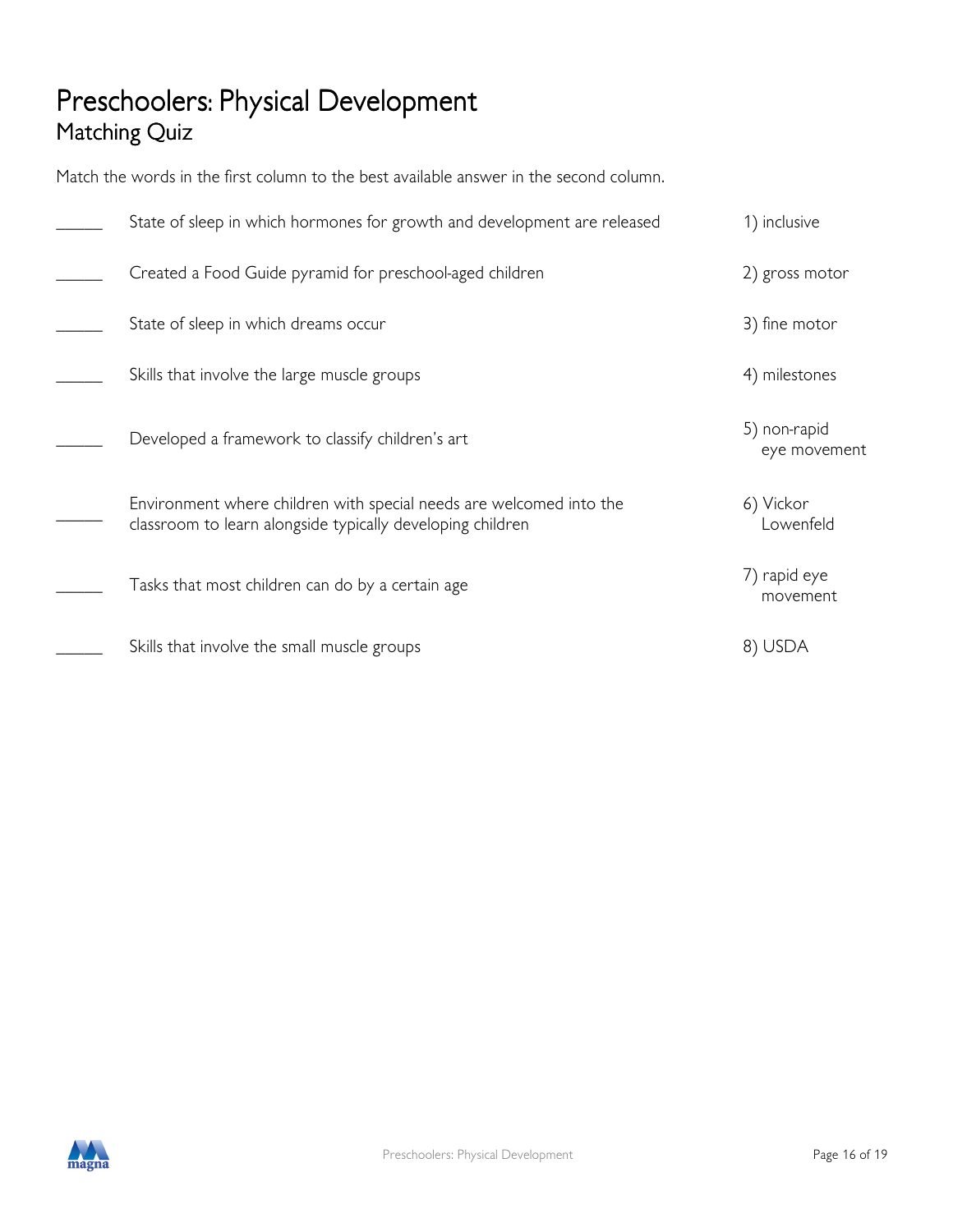### Preschoolers: Physical Development Matching Quiz Answer Key

| 5) non-rapid<br>eye movement | State of sleep in which hormones for growth and development are released                                                          |
|------------------------------|-----------------------------------------------------------------------------------------------------------------------------------|
| 8) USDA                      | Created a Food Guide pyramid for preschool aged children                                                                          |
| 7) rapid eye<br>movement     | State of sleep in which dreams occur                                                                                              |
| 2) gross motor               | Skills that involve the large muscle groups                                                                                       |
| 6) Vickor<br>Lowenfeld       | Developed a framework to classify children's art                                                                                  |
| 1) inclusive                 | Environment where children with special needs are welcomed into the classroom to<br>learn alongside typically developing children |
| 4) milestones                | Tasks that most children can do by a certain age                                                                                  |
| 3) fine motor                | Skills that involve the small muscle groups                                                                                       |

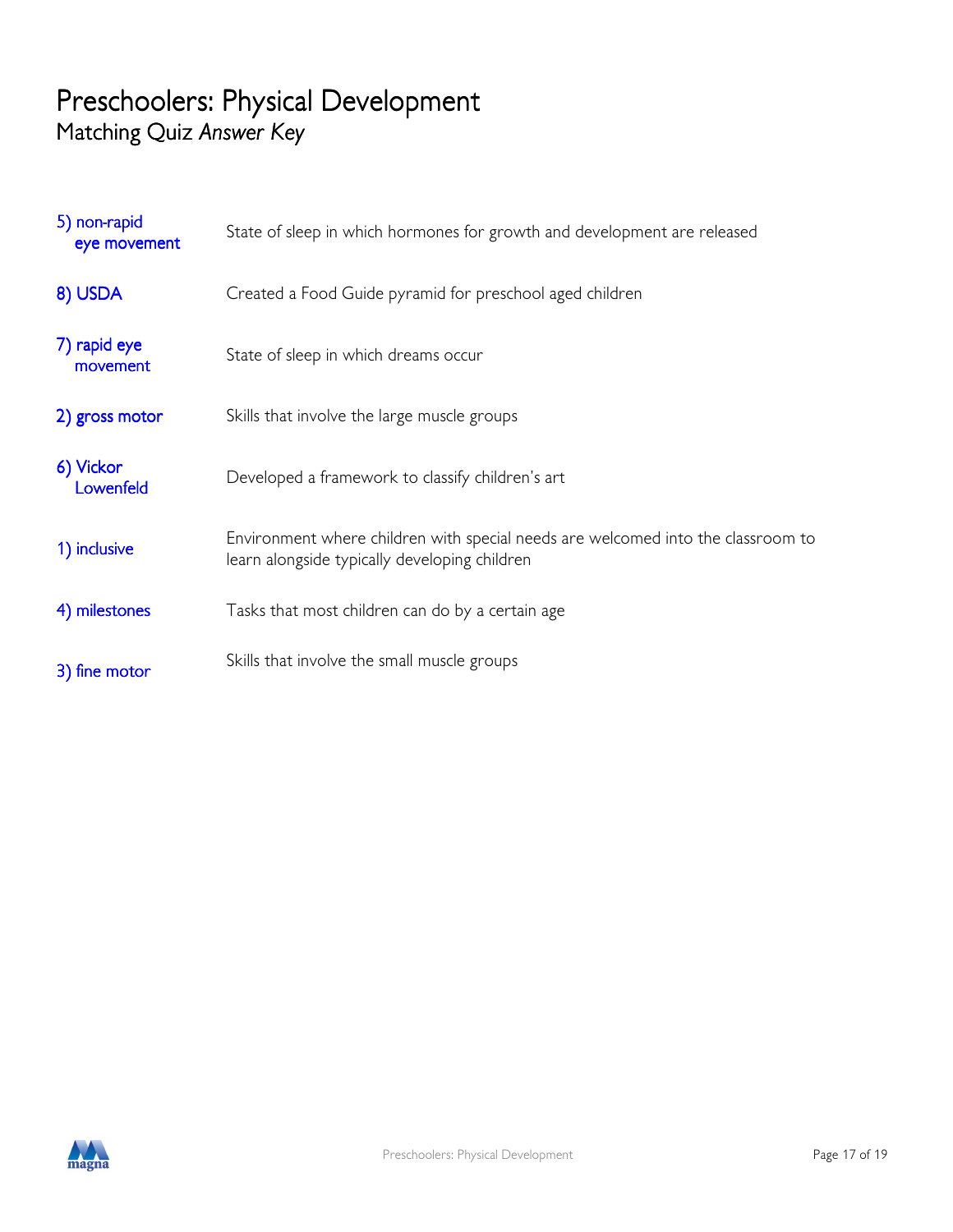## Glossary

#### Developmental Milestones

Tasks most children can perform at certain ages

#### Drawing Realism Stage

Lowenfeld's stage of artistic development (approximate ages 9 to 11 years) that is characterized by details like lips, hairstyles, and clothing in character drawings as well as perspective and depth perception that make scenes appear close to real world proportion

#### Fine Motor Skills

Skills that require the ability to coordinate small muscle groups in the arms, hands, and fingers for tasks like drawing, zipping, snipping, tying, and molding with clay

#### Gross Motor Skills

Skills like running, jumping, climbing, and throwing that require the use of large muscle groups in the arms and legs, as well as strength and stamina

#### Inclusive Education

The practice that welcomes children with special needs into the classroom to learn alongside typically developing children

#### Non-Rapid Eye Movement

State of sleep in which hormones are released for growth and development, blood supply to the muscles increases, and energy is restored

#### **Preschematic Stage**

Lowenfeld's stage of artistic development (approximate ages 3 to 4 years) that is characterized by representations of what is important to them. Drawing faces is common and arms and legs often protrude right out of the heads. Eventually, people, houses, trees and the sun are drawn without regard for proportion, and objects often float in space

#### Rapid Eye Movement

State of sleep in which the brain becomes active and dreams occur

#### Repetitive Practice

A component of the pre-schematic stage of artistic development in which children learn to draw one thing and then fill page after page with the same representation

#### Schematic Stage

Lowenfeld's stage of artistic development (approximate ages 3 to 4 years) that is characterized by drawn objects that are attached to the ground and eventually come into closer proportion with the real world. Often times a strip of blue sky is drawn across the top of the page

#### **Scribbling Stage**

Lowenfeld's stage of artistic development (approximate ages 15 months to 3 years) characterized by large zigzagging lines and nondescript shapes